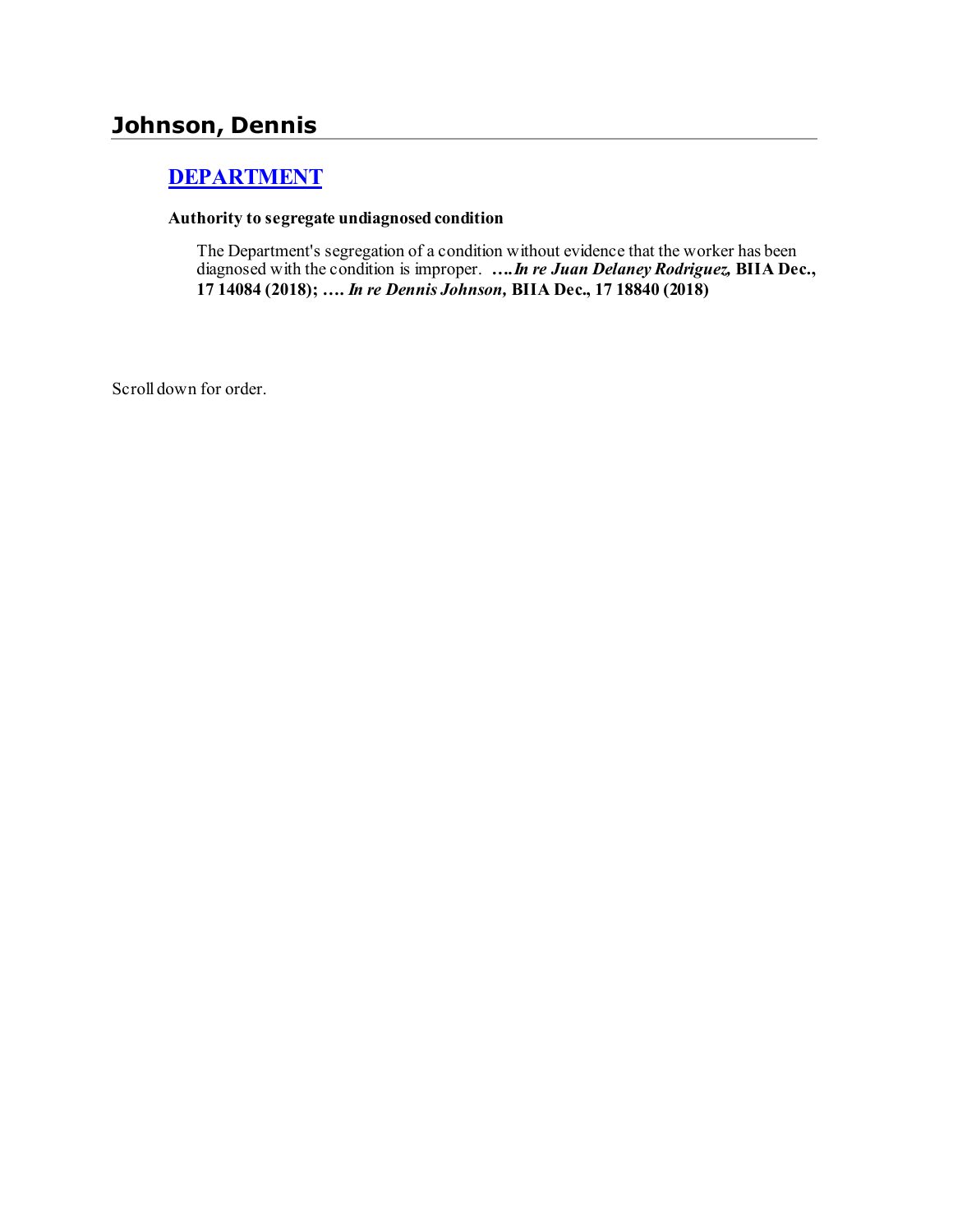#### **BEFORE THE BOARD OF INDUSTRIAL INSURANCE APPEALS STATE OF WASHINGTON**

**)**

**IN RE: DENNIS D. JOHNSON ) DOCKET NO. 17 18840**

### **CLAIM NO. AT-92554 ) DECISION AND ORDER**

Mr. Johnson injured his low back when he was hit by a car while he was driving a Bobcat for Northern Asphalt. The Department segregated the condition diagnosed as spondylolisthesis at the L4-5 level on the basis that this specific condition was not caused or aggravated by the industrial injury. Mr. Johnson appealed the Department's segregation order. Our industrial appeals judge affirmed the Department's order, finding that Mr. Johnson's L4-5 lumbar spondylolisthesis was not proximately caused or aggravated by his industrial injury. In his Petition for Review, Mr. Johnson asserts that the Department does not have subject matter jurisdiction to issue an order segregating a non-existent condition. He argues that by doing so, he is forced to either prove a causal relationship between this non-existent condition and his industrial injury or let the order stand and risk the ramifications of res judicata should the condition arise at a later date. We agree with Mr. Johnson that it is improper for the Department to segregate a non-existent undiagnosed condition. The Department order dated July 7, 2017, is **REVERSED AND REMANDED** to the Department with direction to find that as of July 7, 2017, Mr. Johnson did not have spondylolisthesis at the L4-5 level.

### **DISCUSSION**

As a preliminary matter, Mr. Johnson asks us to void and/or vacate the Department's July 7, 2017 order on the basis that not only does the Department lack subject matter jurisdiction over a condition that does not exist, but it also cannot issue an order segregating a non-existent condition. While we agree with Mr. Johnson that it is impossible for an injured worker to prove a causal link to a condition that has yet to develop, the July 7, 2017 order is not voidable because the Department has both personal and subject matter jurisdiction to adjudicate his claim. The fact that we find error with the order does not mean that the Department did not have jurisdiction to issue it.<sup>1</sup>

Based on Dr. Sahibjit Gill's testimony, it is undisputed that as of July 7, 2017, there was no evidence of spondylolisthesis at the L4-5 level of Mr. Johnson's lumbar spine. Unfortunately, the Department's language in the July 7, 2017 order goes beyond this fact by stating that this specific condition was diagnosed and determined to be neither caused nor aggravated by the industrial injury. This is not correct because there is no evidence in this record that Mr. Johnson was ever diagnosed as having spondylolisthesis at the L4-5 level nor that any doctor determined that it was unrelated to

l <sup>1</sup> *Marley v. Department of Labor & Indus.*, 125 Wn.2d 533 (1994).

Page 1 of 3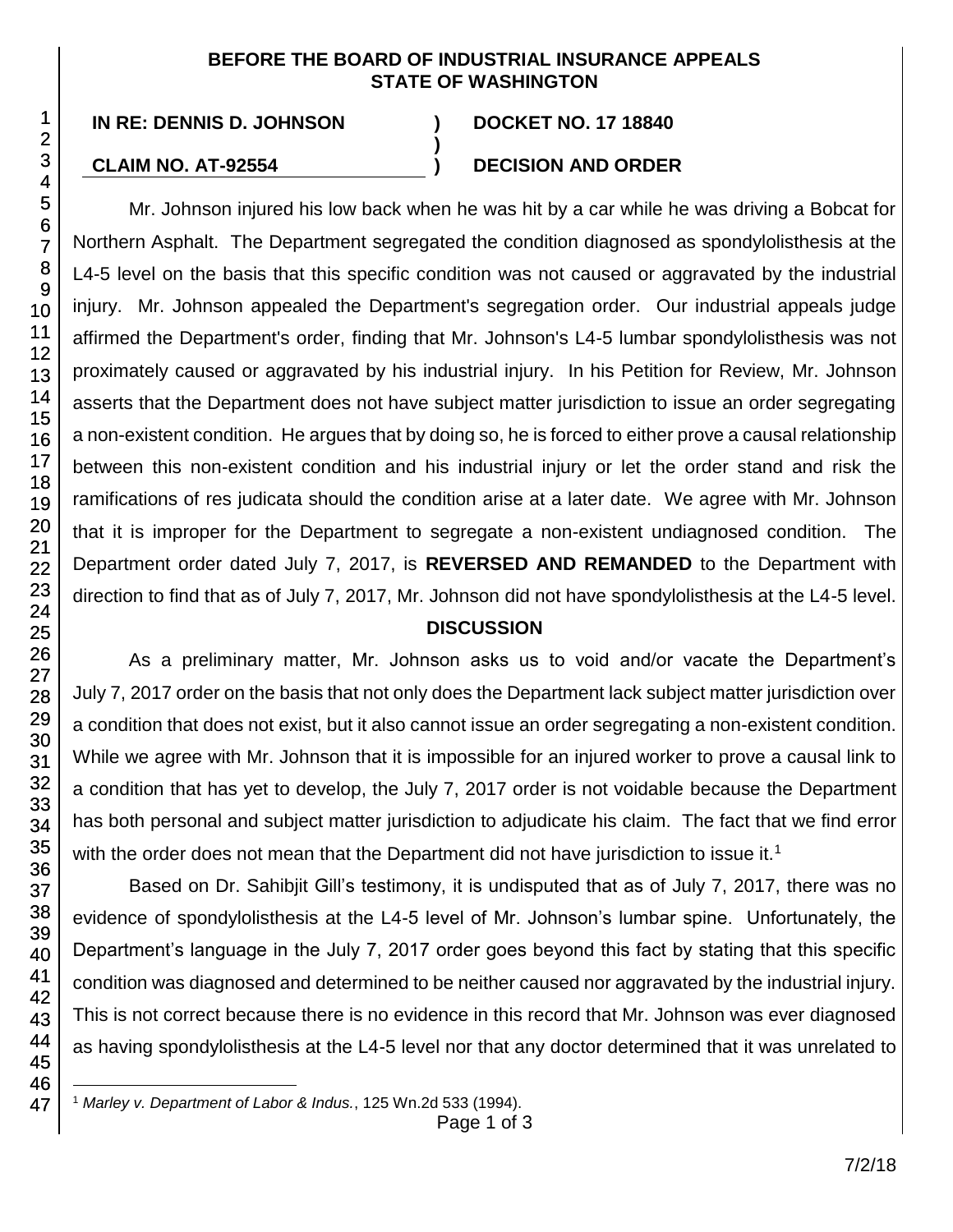the industrial injury. Mr. Johnson's argument that the Department should not issue a blanket order segregating a non-existent condition is well taken and we find that the language contained in the July 7, 2017 order to be incorrect on its face.

#### **DECISION**

In Docket No. 17 18840, the claimant, Dennis D. Johnson, filed an appeal with the Board of Industrial Insurance Appeals on July 20, 2017, from an order of the Department of Labor and Industries dated July 7, 2017. In this order, the Department segregated as unrelated the condition diagnosed as spondylolisthesis at the L4-5 level. This order is incorrect and is reversed. The matter is remanded to the Department with direction to issue an order finding that as of July 7, 2017, Mr. Johnson did not have spondylolisthesis at the L4-5 level.

#### **FINDINGS OF FACT**

- 1. On September 21, 2017, an industrial appeals judge certified that the parties agreed to include the Jurisdictional History in the Board record solely for jurisdictional purposes.
- 2. Dennis D. Johnson sustained an industrial injury on April 1, 2014, when a car collided with the Bobcat vehicle he was operating as part of a road construction project. As a proximate result of this accident, he injured his low back and left leg.
- 3. As of July 7, 2017, Mr. Johnson did not have spondylolisthesis at the L4-5 level.

### **CONCLUSIONS OF LAW**

- 1. The Board of Industrial Insurance Appeals has jurisdiction over the parties and subject matter in this appeal.
- 2. The Department order dated July 7, 2017, is incorrect and is reversed. The matter is remanded to the Department with direction to issue an order finding that as of July 7, 2017, Mr. Johnson did not have spondylolisthesis at the L4-5 level.

Dated: July 2, 2018.

BOARD OF INDUSTRIAL INSURANCE APPEALS<br>
UNDA L. WILLIAMS, Chairperson **IAMS..Chairperson** FRANKE. FENNERTY, JR., Member<br>GRANKE. FENNERTY, JR., Member<br>JAGK S. ENG, Member S. ENG. Member

Page 2 of 3

1